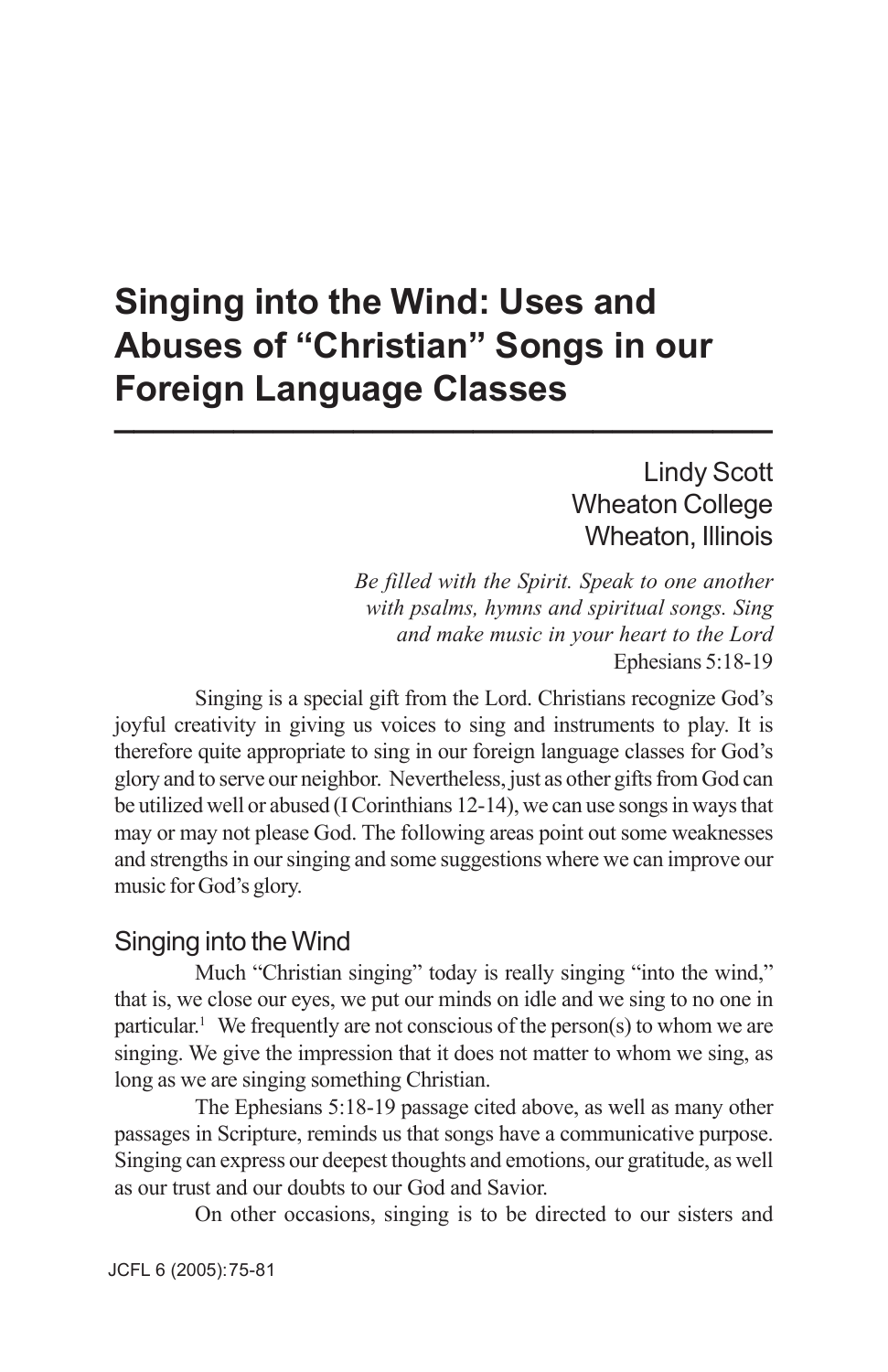brothers. Singing is a beautiful and powerful instrument to communicate a word of encouragement, a word of testimony, or an exhortation. The following short song in Spanish, while quite simple, is nonetheless exemplary in its Biblical and interpersonal content.

> Hermano, para mí eres un regalo, un regalo muy necesario, y por eso te amo. Hermano, no sé como empecé a amarte, pero te amo. Jesús es tu hermano mayor. Jesús es mi hermano mayor. Jesús es nuestro Salvador ////Y vive hoy//// Hermano, Jesucristo es un regalo, el regalo más necesario, y por eso te amo. Hermano, no sé como empecé a amarte, pero te amo. Jesús es tu hermano mayor. Jesús es mi hermano mayor. Jesús es nuestro Salvador

> > ////Y vive hoy////

Singing "into the wind" can frequently lead to a Pharisaical type of life, where we repeat the right doctrine, but do not practice what we sing. Jesus rightfully criticized this mindless repetition of right doctrine when it was not accompanied by faithful obedience.

> The scribes and the Pharisees have seated themselves in the seat of Moses; therefore all that they tell you, do and observe, but do not do according to their deeds, for they say things, and do not do them…. Woe to you, scribes and Pharisees, hypocrites! For you tithe mint and dill and cumin, and have neglected the weightier provisions of the law: justice and mercy and faithfulness; but these are the things you should have done without neglecting the others.<sup>2</sup>

Singing "into the wind" demonstrates a negative hermeneutical practice that is far too common in the Church. In our Christian colleges we expend great energies in thinking, reflection and analysis, but if the truth be told, our obedience usually lags quite far behind our talk. The Scriptures call us to be "doers of the word, and not merely hearers who delude ourselves."3 If we, as Christian professors, continue to model as normative a talking/singing about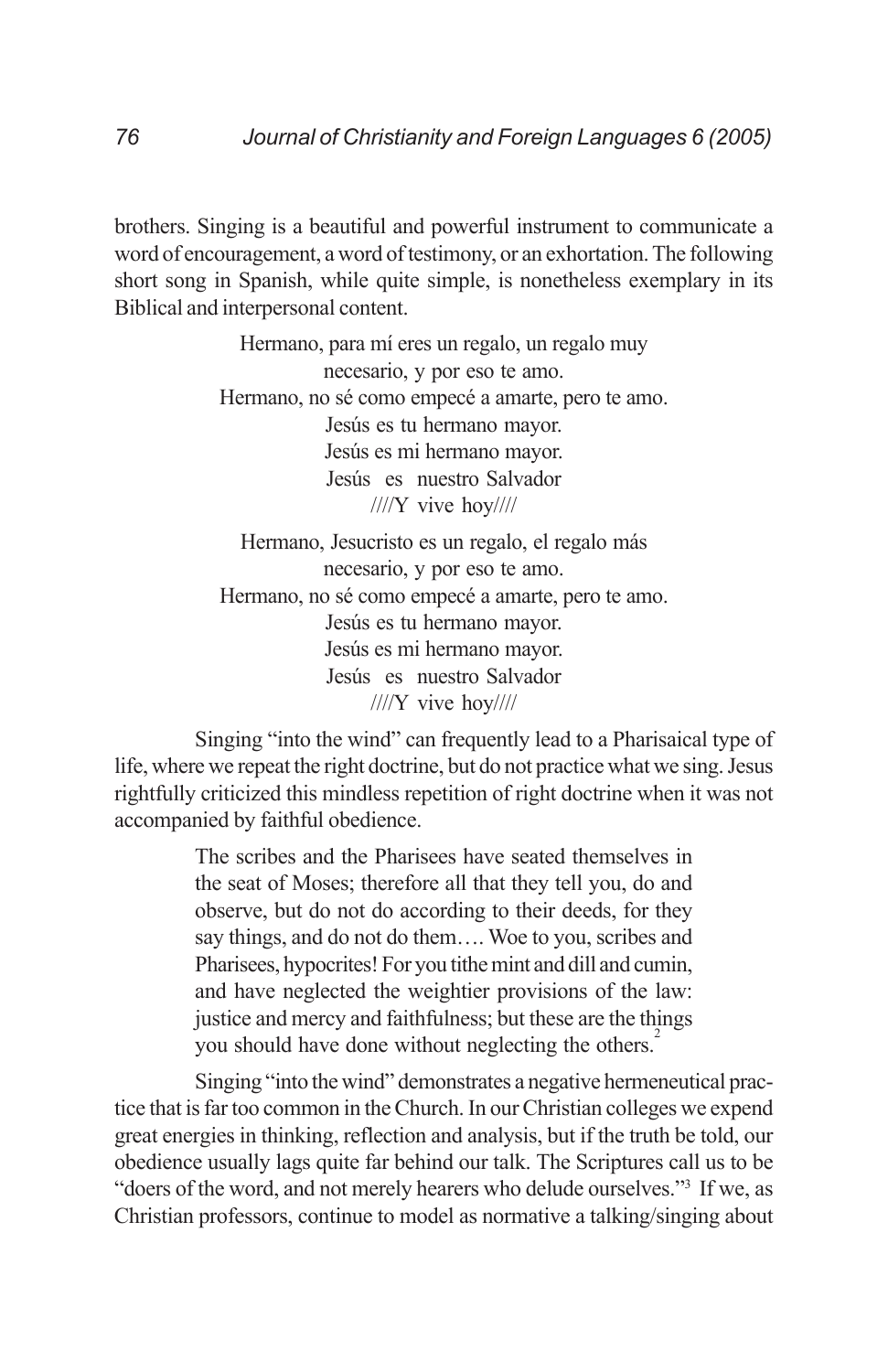Scripture without putting it into practice, we are perpetuating an extremely damaging hermeneutic!<sup>4</sup>

### Translated Songs

It is quite common for us to sing Christian songs that were originally written in English but have been translated into a target language. The reasons for this are obvious. Students are already familiar with the melody and can sing along with a certain confidence. They already know the meaning of the lyrics and can more easily guess the meaning of the more difficult words in the target language. They are generally enthusiastic about the process because they will be able to sing and contribute something to a worship service in the other language. Current Christian songs tend to be short and repetitive and therefore there is a sense of accomplishment after spending a few minutes learning the translation of a familiar song.

Nevertheless, I would suggest that there are some significant disadvantages, as well as the obvious advantages, to singing translated songs. In the first place, the language of the translated song is usually somewhat forced and unnatural, because it is an attempt to fit a particular content into the constraints of the melody (and usually to achieve rhyme and rhythm). Secondly, it gives us a false sense of assurance that we have learned something significant about the target culture and language, when in fact, we have not. The melody most certainly does not express typical music of the target culture. The lyrics, unless they are literally biblical, will reflect more the thought processes and worldview of the first language and culture than those of the target language and culture. This is especially disheartening, because British and North American Christianity has had an excessively dominant impact over churches in many of our target language cultures (Latin America, Asia, French speaking Africa, etc.), and we may inadvertently be perpetuating that dominance. Moreover, given the fact that churches in the Southern Hemisphere are generally flourishing, there are many Christian songs available in target languages that are both quite expressive of their culture and theologically solid.5

### The Whole Counsel of God

In his farewell speech to the leaders of the Ephesians church, the Apostle Paul reminded them that he had shared with them "the whole counsel of God."6 Paul took seriously the responsibility to provide "a complete and balanced diet" for his brothers and sisters. As Christian foreign language teachers, one of the major ways that we communicate the "whole counsel of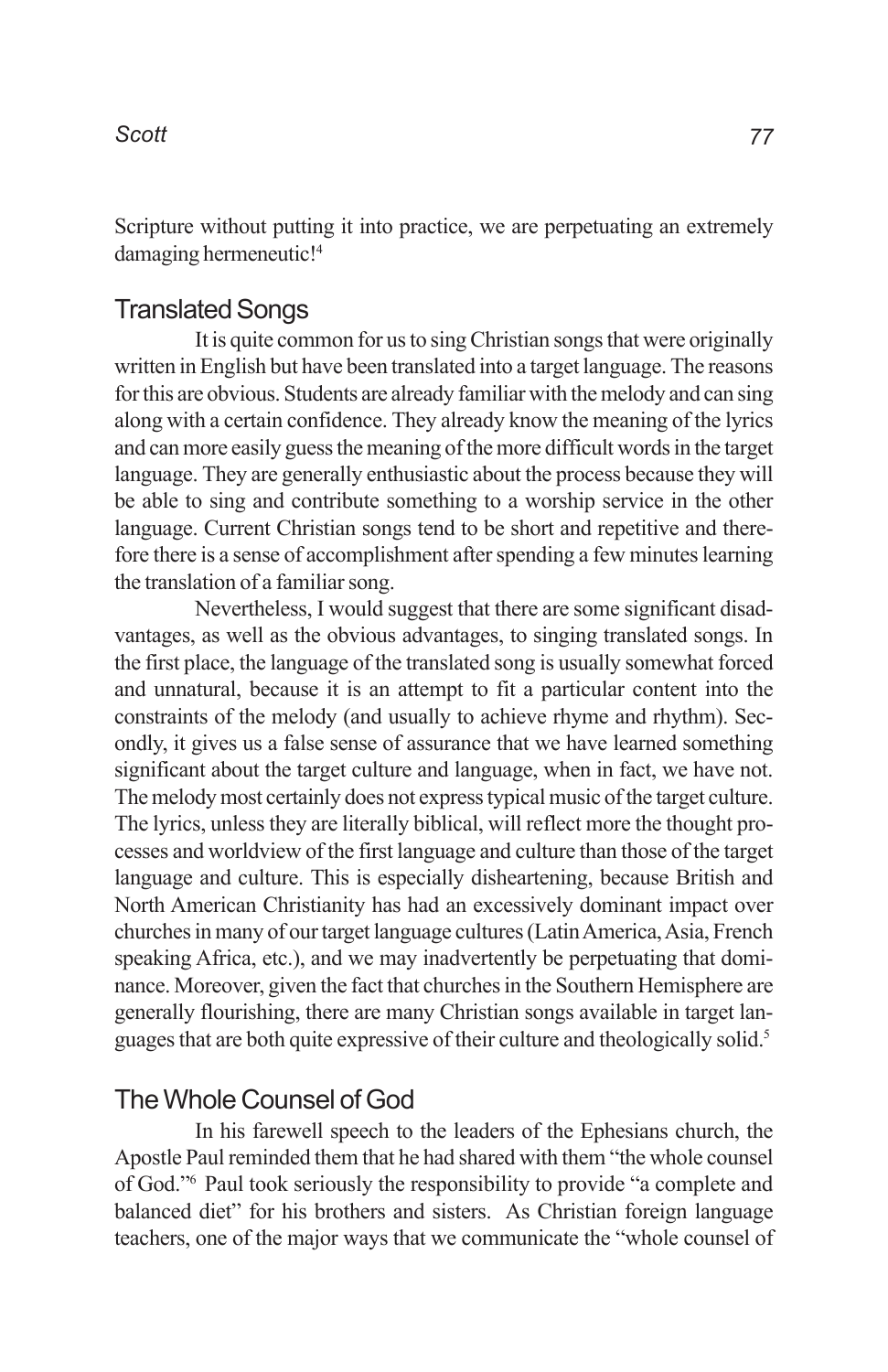God" is through song. Given the important role of music in our post-modern culture, we need to be vigilant that our singing communicates a fairly complete and balanced diet of who God is and what He desires for us. Fad diets come and fad diets go. Good cooks withstand the fads and serve their families nutritious meals. How nutritious is the singing in our classes? Are the current trends in "Christian singing" omitting important ingredients? Three examples will suffice to illustrate these trends.

In the 1960s and 1970s the Second Coming of Christ was an important theme in evangelical theology generally (e.g*. The Late Great Planet Earth* by Hal Lindsey and the movie *Like a Thief in the Night*) and in Christian songs in particular (e.g. *I Wish We'd All Been Ready*). We might have rejected some extreme forms of this eschatology, because it became an "escapist" theology by separating the Second Coming from the ethical demands of the Gospel in the here and now.7 Nevertheless, in the current North American evangelical world it is almost impossible to hear songs about the Second Coming. This eschatological omission is even more obvious in the Latin America evangelical world. The "Health and Wealth" gospel has permeated large segments of the Church. In the official songbook (*Alabanza y Adoración*) of the largest neopentecostal church in Colombia (*Misión Carismática Internacional*) out of over 200 songs, only two mention the Second Coming, and these are cited only as filler. In a period of forty years the Second Coming of Christ shifted in our theology from being a most important doctrine to being almost totally absent, in large part due to our songs.

A related issue deals with the exaggerated individualism of our contemporary singing. Whereas the Bible has a healthy balance between individualism and community/extended family identities, we have overemphasized the individual at the expense of the community.<sup>8</sup> Our singing tends to reinforce this mistake. For example, a very large percentage of contemporary Christian songs are exclusively individualistic and emphasize the personal relationship between God and me. Frequently, these songs highlight my peace, my satisfaction, my joy, etc. In contrast, the great hymns of the past (ex. *Be Thou My Vision*) contained much more biblical and theological content and often narrated much of the life of Christ. They tended to be more God-centered than our current "Christian light" songs. They also tended to reflect more accurately the cost of discipleship seen in the Bible than the "cheap grace" of contemporary Christianity. Even the way we sing tends to reinforce our individualism. No longer do we share a hymnal with our brother or sister in Christ. If we don't know the lyrics, the songs are placed upon a large screen up front.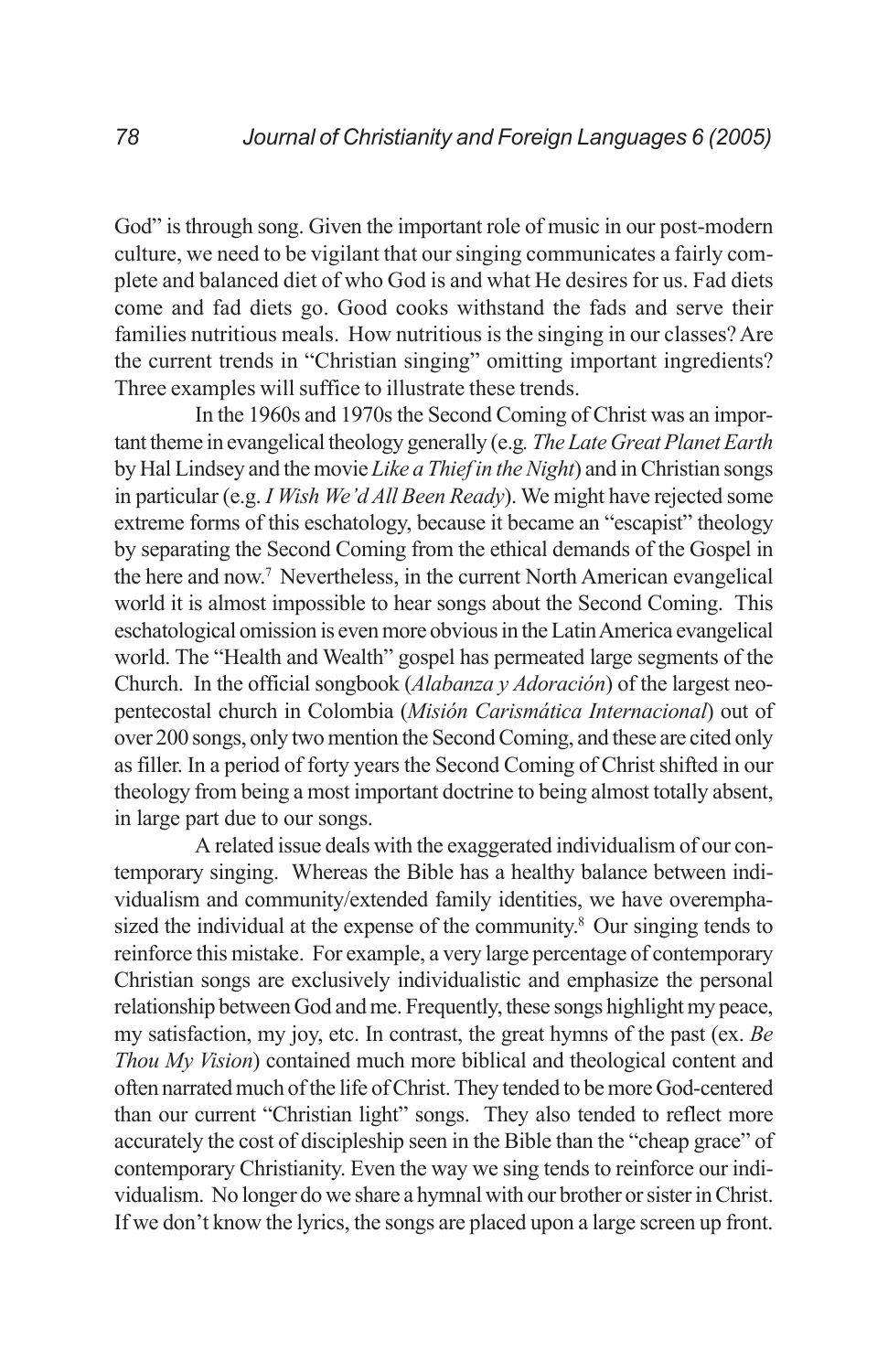If we do know the words, we tend to close our eyes and forget about everyone around us. We are truly "strangers in a crowd."

Probably the most dangerous omission in contemporary US Christian music is its lack of social justice. Given the fact that we should seek first of all God's Kingdom and his justice, $9$  this omission is inexcusable. Whereas it is difficult to find Christian songs in English that exemplify the Biblical call to justice, some Latin American songs from both Protestants and Catholics faithfully challenge us with God's call upon us. The "Misa Nicaraguense" contains songs from a Catholic social justice perspective. The Christology expressed in *Vos sos el Dios de los pobres* depicts a Jesus of the poor, a Christ of the common people. Consequently, true worship of this Jesus is demonstrated in a commitment to serve and walk alongside the poor of the earth.

> Vos sos el Dios de los pobres by C. Mejía Godov<sup>1</sup>

Vos sos el Dios de los pobres, El Dios humano y sencillo. El Dios que suda en la calle, El Dios de rostro curtido. Por eso es te hablo yo Así como habla mi pueblo Porque sos el Dios obrero El Cristo trabajador.

Vos vas de la mano con mi gente, Luchás en el campo y la ciudad, Hacés fila en el campamento Para que te paguen tu jornal. Vos comés raspado allá en el parque Con Eusebio, Pancho y Juan José Y hasta protestás por el cirope Cuando no te le echan mucha miel.

Yo te he visto en una pulpería Instalado en un caramanchel. Te he visto vendiendo lotería sin que te avergüence ese papel; Yo te he visto en las gasolineras Chequeando las llantas de un camión Y hasta patroleando carreteras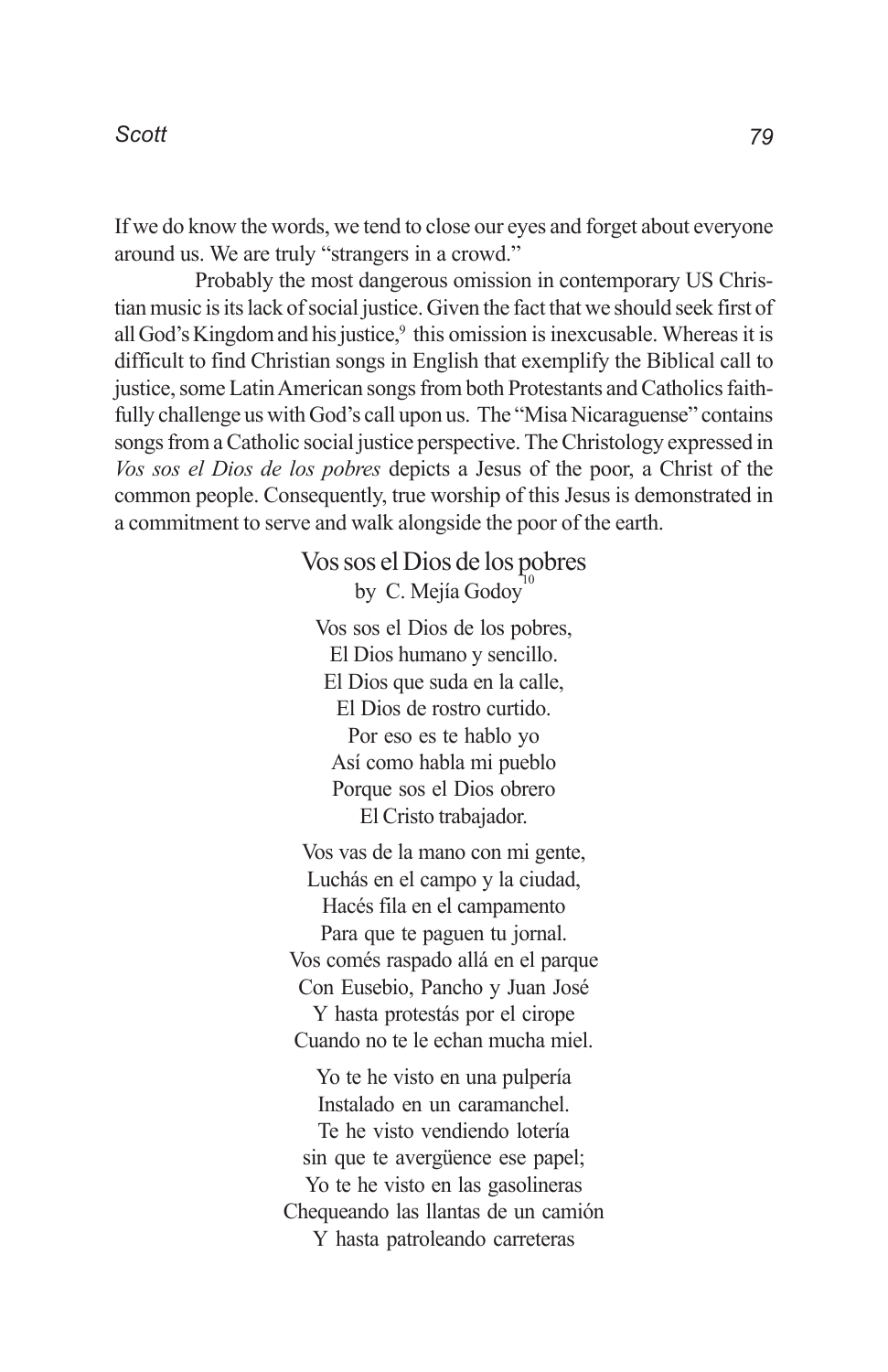#### *80 Journal of Christianity and Foreign Languages 6 (2005)*

#### Con guantes de cuero y overol.

From an evangelical perspective we have songs such as *La verdad los hará libres* (Portuguese) and *Tenemos esperanza*, sung to an Argentine tango melody.

> Tenemos esperanza by F. J. Pagura<sup>11</sup>

Porque él entró en el mundo y en la historia Porque él quebró el silencio y la agonía, Porque llenó la tierra de su gloria, Porque fue luz en nuestra noche fría, Porque él nació en un pesebre oscuro, Porque él vivió sembrando amor y vida, Porque partió los corazones duros Y levantó las almas abatidas.

Coro

Por eso es que hoy tenemos esperanza, Por eso es que hoy luchamos con porfia, Por eso es que hoy miramos con confianza El porvenir en esta tierra mía. Por eso es que hoy tenemos esperanza, Por eso es que hoy luchamos con porfia, Por eso es que hoy miramos con confianza El porvenir.

Here again the Christology sung is of a Jesus of the poor, a Christ who is familiar with cold nights, hardened hearts, and people dying without hope. The lyrics clearly connect the nature of Christ with the life of His followers. He gives us hope and valor as we face the struggles of injustice. We face the future unafraid due to the faith and confidence we have received from Him.

#### **Conclusion**

Some consider singing to be one of the highest gifts the Lord has granted to his people. The Apostle Paul illustrated in his own life how we should use this gift:

> I shall pray with the spirit and I shall pray with the mind also; I shall sing with the spirit and I shall sing with the